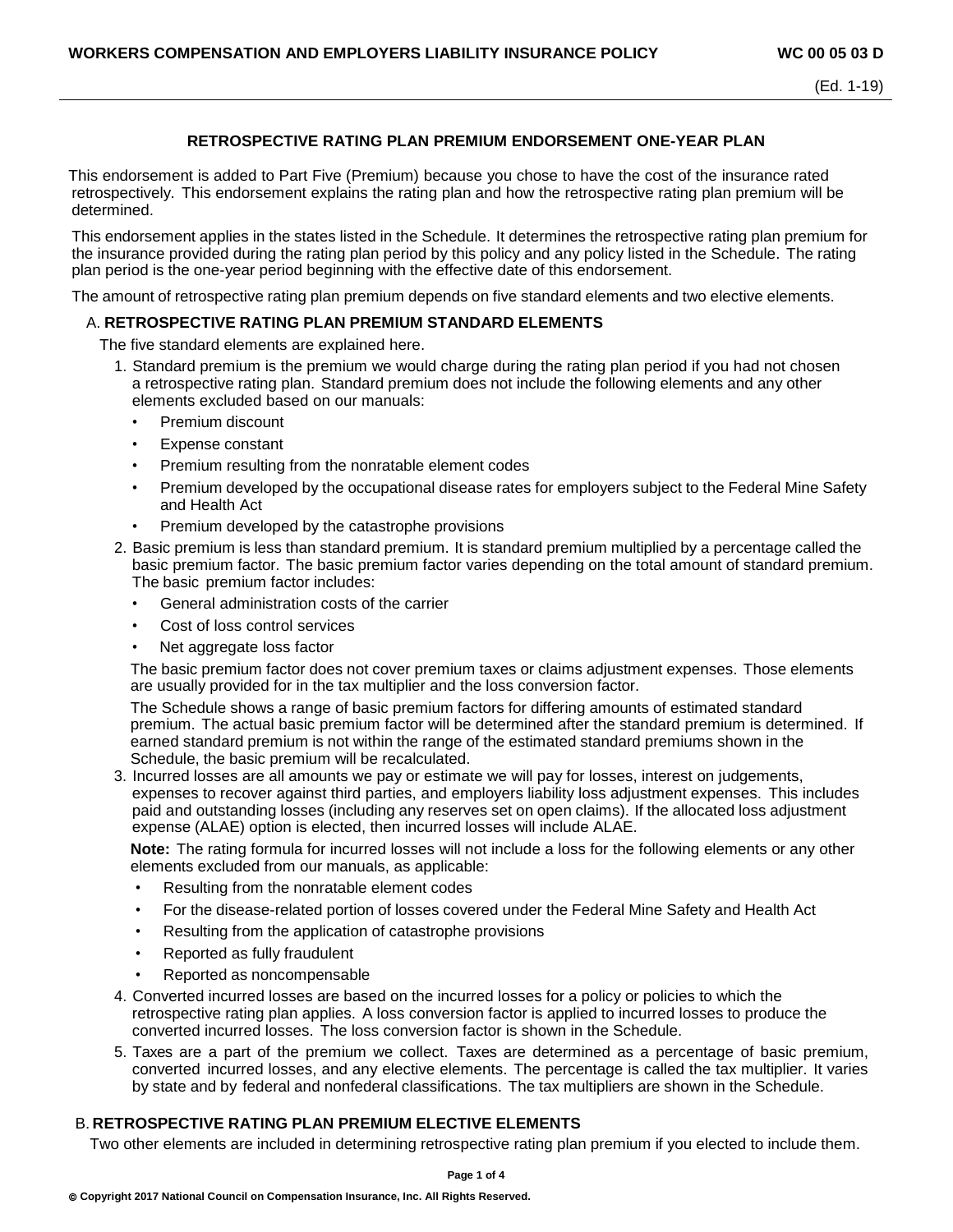They are the excess loss premium for the loss limitation and the retrospective development premium. They are explained here.

1. The election of a loss limitation means that the amount of incurred loss to be included in the retrospective rating plan premium is limited to an amount called the loss limitation. The loss limitation applies separately to each person who sustains bodily injury by disease and separately to all bodily injury arising out of any one accident.

The charge for this loss limitation is called the excess loss premium. Excess loss premium is a percentage of standard premium multiplied by the loss conversion factor. The percentage is called the excess loss premium factor.

Excess loss premium factors vary by state, by classification, and by the amount of the loss limitation. If you chose this elective element, the loss conversion factor, the loss limitation, the excess loss premium factors, and the states where they apply are shown in the Schedule.

2. The retrospective development element is used to help stabilize premium adjustments. The premium for this element is charged with the first three calculations of a retrospective rating plan premium and is called the retrospective development premium. It is a percentage of standard premium multiplied by the loss conversion factor. The percentage of standard premium is called the retrospective development factor.

Retrospective development factors vary by state, by electing a loss limitation, and by first, second, and third calculations of retrospective rating plan premium. If you chose this elective element, the retrospective development factors are shown in the Schedule.

# C. **RETROSPECTIVE RATING PLAN PREMIUM FORMULA**

Insurance policies listed in the Schedule will be combined with this policy to calculate the retrospective rating plan premium. If the policies provide insurance for more than one insured, the retrospective rating plan premium will be determined for all insureds combined, not separately for each insured.

- 1. Retrospective rating plan premium is the sum of basic premium, converted losses, plus the excess loss premium and retrospective development premium elective elements if you chose them. This sum is multiplied by the applicable tax multiplier shown in the Schedule.
- 2. The retrospective rating plan premium will not be less than the minimum or more than the maximum retrospective rating plan premium. The minimum and maximum retrospective rating plan premiums are determined by applying the minimum and maximum retrospective rating plan premium factors, shown in the Schedule, to the standard premium.
- 3. If this endorsement applies to more than one policy or state, the standard premium will be the sum of the standard premiums for each policy and state.

# D. **CALCULATION OF RETROSPECTIVE RATING PLAN PREMIUM**

1. We will calculate the retrospective rating plan premium using all loss information we have as of a date six months after the rating plan period ends and annually thereafter.

We may make a special valuation of a retrospective rating plan premium as of any date that you are declared bankrupt or insolvent, make an assignment for the benefit of creditors, are involved in reorganization, receivership, or liquidation, or dispose of all your interest in work covered by the insurance. You will pay the amount due to us if the retrospective rating plan premium is more than the total standard premium as of the special valuation date.

- 2. After any calculation of retrospective rating plan premium, you and we may agree that it is the final calculation.
- 3. After each calculation of the retrospective rating plan premium, you will pay promptly the amount due us, or we will refund the amount due you. Each insured is responsible for the payment of all standard premium and retrospective rating plan premium calculated under this endorsement.

# E. **INSUREDS OPERATING IN MORE THAN ONE STATE**

If any of the policies provide insurance in a state not listed in the Table of States, and if you begin work in that state during the retrospective rating plan period, this endorsement will apply to that insurance if this retrospective rating plan applies in that state on an interstate basis. The retrospective rating plan premium standard elements, and the elective elements you chose, will be determined by our manuals for that state, and added to the Schedule by endorsement.

# F. **CANCELLATION OF A POLICY UNDER A RETROSPECTIVE RATING PLAN**

- 1. If the policy to which this endorsement is attached is cancelled, the effective date of the cancellation will become the end of the rating plan period of all insurance subject to this endorsement.
- 2. If other policies listed in the Schedule of this endorsement are cancelled, the effective date of cancellation will become the end of the rating plan period for all insurance subject to this endorsement unless we agree with you, by endorsement, to continue the rating plan period.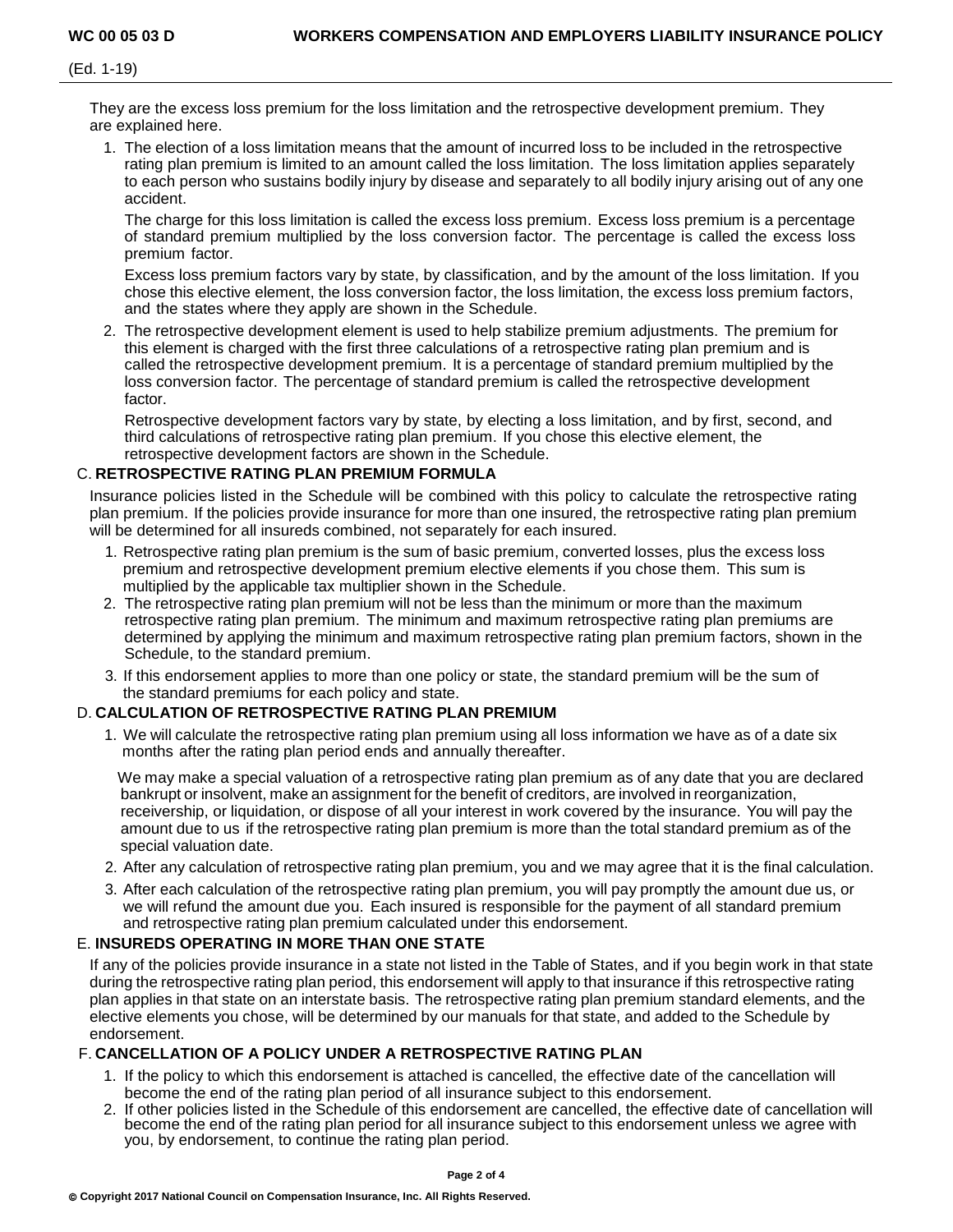- 3. If we cancel for nonpayment of premium, the maximum retrospective rating plan premium will be based on the standard premium for the rating plan period, increased pro rata to 365 days, and will include all of the applicable retrospective rating plan factors shown in the Schedule.
- 4. If you cancel, the standard premium for the rating plan period will be increased by our short rate table and procedure. This short rate premium will be the minimum retrospective rating plan premium and will be used to determine the basic premium.

The short rate premium will be used to determine the excess loss premium and retrospective development premium if you chose these elective elements.

The maximum retrospective rating plan premium will be based on the standard premium for the rating plan period, increased pro rata to 365 days.

- 5. Section F.4. will not apply if you cancel because:
	- a. All work covered by the insurance completed
	- b. All interest in the business covered by the insurance sold
	- c. You retire from all business covered by the insurance

#### **Schedule**

- 1. Other policies subject to this Retrospective Rating Plan Premium Endorsement
- 2. Loss Limitation: \$
- 3. Loss Conversion Factor

Minimum Retrospective Rating Plan Premium Factor

| Maximum Retrospective Rating Plan Premium Factor |
|--------------------------------------------------|
|                                                  |
|                                                  |

4. The basic premium factors shown here are based on estimates of standard premium. If the actual standard premium is within the range of estimated standard premiums shown here, the basic premium factor will be obtained by linear interpolation to the nearest one-tenth of 1%. If the actual standard premium is not within the range of estimated standard premiums, shown below, the basic premium factor will be recalculated.

|                                    | 50% | 100% | 150% |
|------------------------------------|-----|------|------|
| <b>Estimated Standard Premium:</b> |     |      | ٠D   |
| <b>Basic Premium Factor:</b>       |     |      |      |

5. The tax multipliers, excess loss premium factors, and retrospective development factors, and the states where they apply, are shown in the Table of States.

TABLE OF STATES